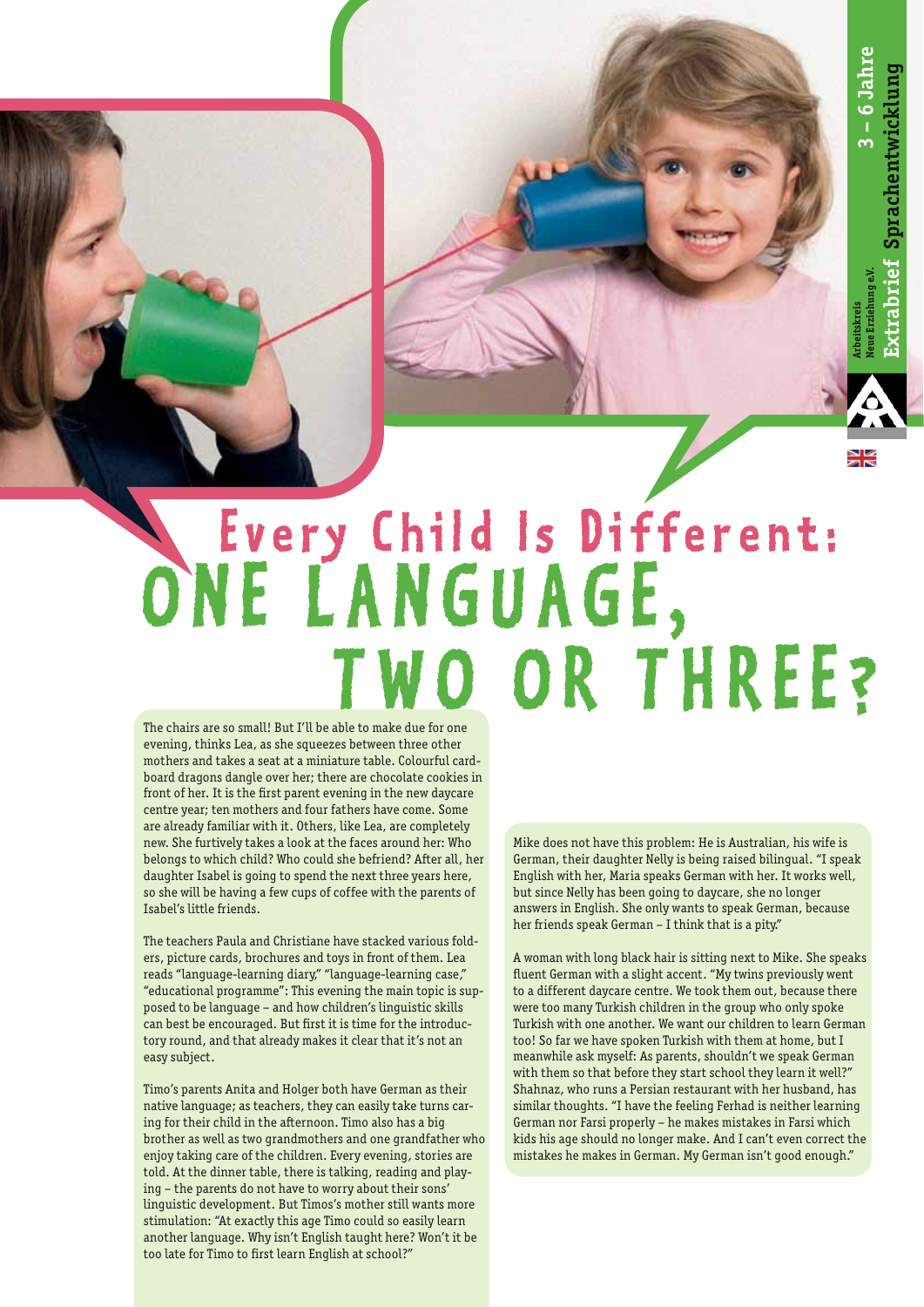### **The daycare centre is the ideal place to learn languages**

After everyone else has introduced themselves, Paula, the teacher, rises to speak. She is used to having children with a wide variety of native languages in her groups: monolingual, bilingual and even trilingual. Finally, there are also German children who need special linguistic help: Josephine is extremely shy and prefers to quietly play alone. Marko, whose parents aren't here this evening, is in a really difficult situation: His father is very sick and has to go to hospital a lot, his mother often works the night shift and because of the father's problems, hardly has time to take care of the boy. Marco is often aggressive and throws swearwords

#### around.

But he also withdraws a lot and doesn't say much. At the daycare centre, he has to learn to express himself with words and

that conflicts can also be settled through discussion.

And the more meaning words are imbued with, the more easily children learn them: A child who full of enthusiasm once made a trout by hand, or drew one or – even better – held one in his or her own hands or saw one swim in a river doesn't easily forget the word "trout." And the child who knows the song "Jahresuhr" ("Year Clock") by heart remembers the names of the months more easily.

#### **Language is learned by speaking**

"The main thing for language support," says Paula, "is speaking." There's a difference if while having breakfast together the teacher only asks "Taste good?" and gets an "mmh" back – or if she says: "Do the bread rolls taste good?" "Look, today Amin has strawberries with him." or "What is on your bread today?" Paula and Christiane try to name objects as frequently as possible and to speak in complete sentences. In other words, not: "Give it to me," but: "Please give me the red cardboard"; not: "Stop!" but: "Please stop throwing the cars around." They try to enter into a conversation with the kids: "What are you doing right now?" "What did you find there?" And at the "morning circle," they encourage the kids to talk about what they have been doing.

Paula and Christiane first show the parents how they encourage the children's linguistic skills: for example, with water. With water? Yes, because the next big project is entitled "water": The children will experiment with water, go on a boat trip, make music with water bottles, draw fish… At first glance, that does not have much to do with language. But at second glance, it has a lot to do with it: water can "flow," "bubble," "spray," "spill over," "gurgle." Water is found in "puddles," "streams," "rivers," "lakes" and "oceans." Water is used for "washing," "cleaning," "drinking," "rinsing" – with a project like that, there are a lot of opportunities for Christiane and Paula to introduce new words. "Ferhad, for example, refers to everything that swims in water as fish," says Christiane to his mother. "After the water project he will know: there are goldfish, trout, sharks, whales, dolphins and a lot of other animals in the water. And they don't only have to be 'small' or 'large,' but 'tiny' or 'giant' too." It doesn't matter if he first makes mistakes and says "die Wal" ("der Wal" is correct for whale) or "ich springe in Bach" ("ich springe in den Bach" is the correct way to say "I am jumping into the stream"): the more often he hears the words spoken correctly the sooner he will start using them correctly.

In all of Germany's federal states, the daycare centres have educational programmes. These projects play a major role because they impart many skills at once. The kids playfully learn a lot about the world. They have their first natural science experiences and talk about them. Stories, songs, rhymes or games accompany just about every topic.

The two teachers also have teaching aids to help the children practice: For example, Paula's "language-learning case" contains over a hundred picture cards with pictures of everyday objects, animals, buildings, etc. "We recently went to the zoo," says Paula. "Beforehand, we worked with picture cards and on naming the various animals. When we got there, the children, could see the animals they previously only knew from photos. When I asked 'What is this animal called,' they all raced to say 'That is a wolf, a bear, an elephant!...'"

Christiane likes working with picture books: "When I read out loud, unknown words often pop up. For some words like 'mermaid' it suffices to show the picture in the book and to then again explain what it is. Other words like 'bitter cold' or 'she is panic-stricken' are hard to draw. I try to explain what this means in different terms or have the older children describe what it means." She recently told the children a fairy tale. "And when no one knew what a "witch's hump" was, I simply acted it out. Suddenly all of the children made a 'witch's hump' and called out the word."

The teachers record the children's linguistic development in the "language-learning diary." The teacher and child fill the language-learning diary together – with small interviews, pictures and observations: (when) can the child write his or her name, listen attentively over a certain period of time,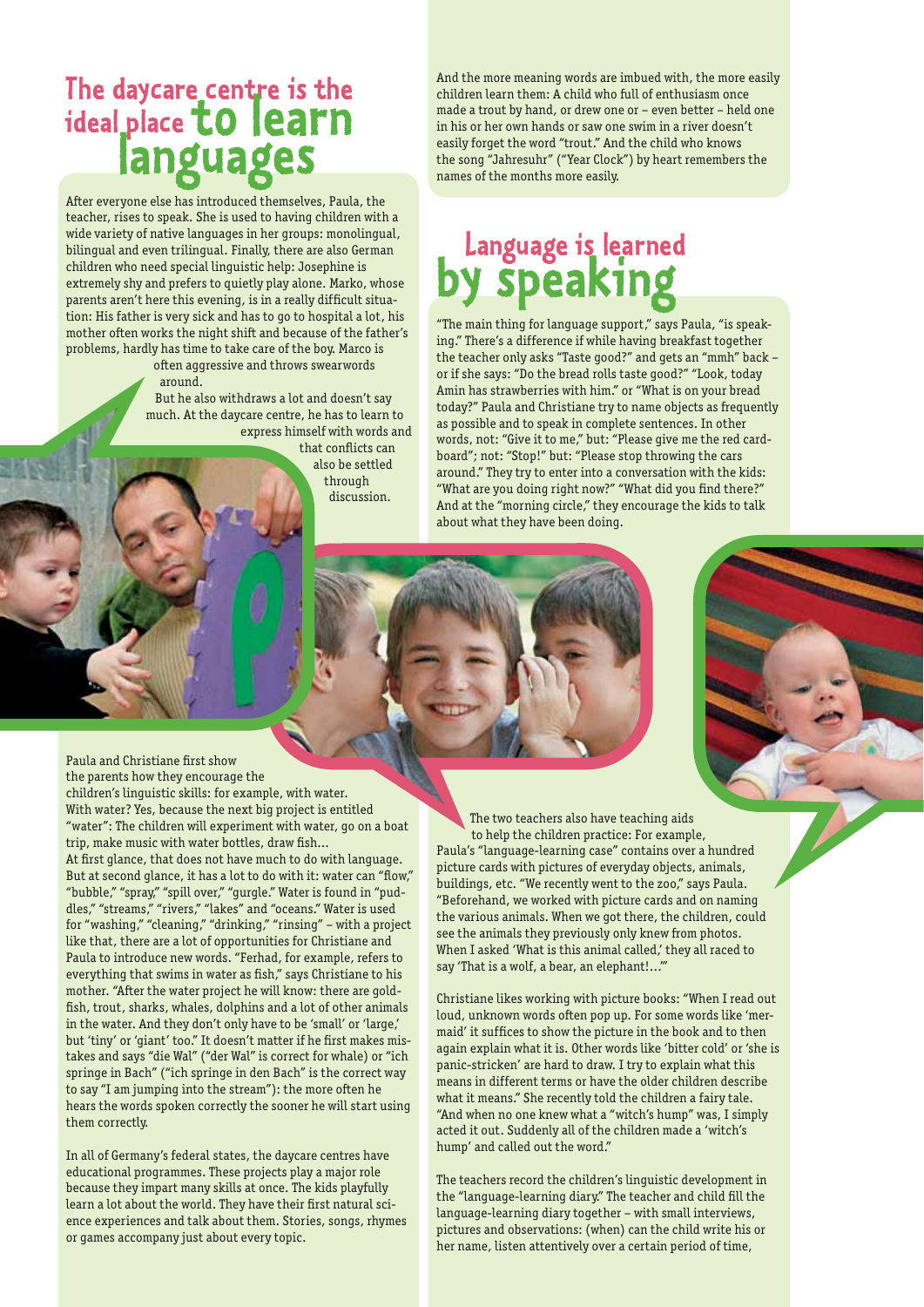pronounce sounds correctly, make and understand generic terms, repeat stories, and so on? That is all preserved. That way children, parents and teachers can understand what improvements have been made; weaknesses can be recognized and remedied early, and strengths can be encouraged more. Right on time before the start of school, many federal states hold a language-level survey, which establishes how well children understand words, sentences and stories and can come up with them on their own. If needed, the kids are then also tutored on an individual basis.

#### **All languages are valuable**

Christiane and Paula place special emphasis on one point: All languages children bring from home are important and valuable. In her current group alone, there are seven: English, Turkish, Farsi, Russian, Polish, Croatian and German. The teachers themselves only speak German, English and a few words of Russian; perhaps they will soon also have a Turkish colleague. But the way things are they are also able to increase the children's interest in various languages. During the morning circle, the children taught each other to say "good morning" in their various native languages; it is fun for them

to greet one another like that. Christiane likes reading fairy tales from different countries out loud and then asking the children what the word for "wolf " or "cat" is in their languages: That way the children experience themselves as experts who know more than the others – even if they might

not be that confident in German. They tell



what they did on holiday in their parents' home country and bring photos with them. **That benefits** everyone: German children often surprise their parents with how much they already know about other countries.

Paula and Christiane can say from experience: A child who grows up with a different family language can in kindergarten learn the

basic structures of the German language within a year if the child has enough social interaction with German-speaking children and has attentive teacher assistance. The child will initially only say individual words, for example, "book" for "I would like to have the book" – very similar to what children with German as their native language do at the beginning of speech development. After six to twelve months, kids from families with a different native language master simple sentences, and at the end of a kindergarten year, they can also say and understand complex sentences, roughly as well as their German classmates. For that to happen the parents do not have to start speaking German at home – it suffices to speak the language they speak best and feel best in.

But it is very important that they support the child in the learning of German as a second language: not by drilling them on German vocabulary, but, above all, by giving the child the feeling that the German language is important, that it is fun to communicate in it. And that works best if the children have as much contact as possible, also privately, with Germanspeaking children.

 At any rate, parents should not expect their children to become "perfectly" bilingual – that is the case for Ümit, the Turkish mother of twins, as well as for Mike, the Australian father, and Iranian Shahnaz. A perfect bilingualism does not exist in the sense that a person speaks both languages equally well in every situation, can name everything and every feeling equally well and quickly. If little Ferhad only does handicrafts with cardboard, paper, string and glue in kindergarten, then his "handicraft vocabulary" will be more certain in German than in Farsi. If little Nelly speaks German all day with her mother and her friends, then she will understand her father's English, but not answer him in English – or not as well as she would in German. Nevertheless, it is important that her father continues to speak English with her.

Paula likes to put it this way: The two languages with which a child grows up are like two friends who accompany the child lifelong. Sometimes the child is closer to the one friend, sometimes to the other. The big advantage for people who grow up with two languages is that they can easily improve the weaker language by, for example, going on trips abroad.

# How parents can<br> **encourage their**<br> **children**

Parents are not language teachers. They do not have to practice any words with their children and do not have to ask them to properly repeat sentences. But they can make sure that a lot is told in the family, that there is a lot of talking and listening going on. And that means: The child experiences that the parents enjoy speaking with one another and with friends. The parents let their children express themselves – even if the youngest perhaps still speaks very slowly and awkwardly.

The parents are happy when the children ask questions and try to respond in an intelligible way. They also ask the kids questions, tell stories, read out loud, explain unknown words to them, sing with them, connect games with language ("I see what you don't see, it starts with A").

Children inherently delight in words, sounds, rhymes and language games – to maintain and encourage this joy is not only a good basis for their later schooling, but can also be a lot of fun for the parents. After all, when in life does one have the opportunity to hear so many interesting neologisms? "There is a 'Raucherdackel' (literally 'smoking dachshund')" says Lucas – meaning the neighbour's "Rauhaardackel" (wirehaired dachshund). But it's too bad the animal can't always be called that!

Television does not help much with language learning, because children cannot quickly understand how the images and words follow each other. They also cannot start a conversation with the television: The screen is simply not an interlocutor which apprehends the child's utterances, repeats the child's words and answers questions, which takes a child into its arms while speaking, and praises it for its responses … But in daily life, that all takes place very easily and as a matter of course, in the kitchen, in the child's room – or, particularly cosy, on the sofa with a picture book.